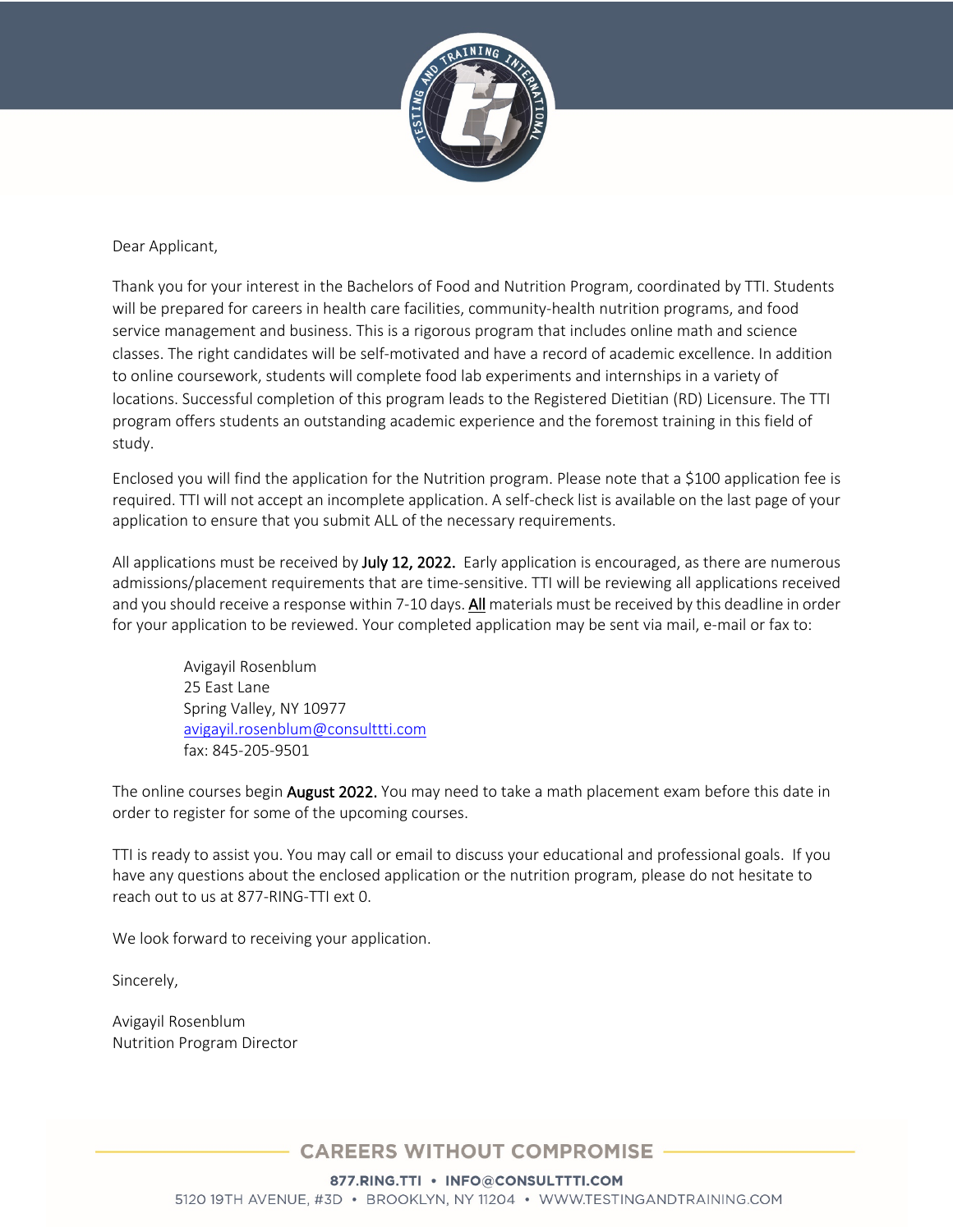

# **APPLICATION FOR ADMISSION TO THE BACHELOR OF SCIENCE IN FOOD AND NUTRITION PROGRAM**

#### **The TTI admissions team seeks Nutrition candidates with the following characteristics:**

- $\checkmark$  A strong academic record and demonstrated success in the subjects of science and math
- $\checkmark$  The ability to be self-motivated to follow online program schedules
- $\checkmark$  Articulate writing and verbal communication skills
- Knowledge of the field and evidence of a commitment to nutrition as a profession
- $\checkmark$  Related work or volunteer experience

#### **General Requirements for Admission:**

- A High School diploma or equivalent is required for acceptance into the program
- Student must have internet access
- Student must submit any previous college transcripts (if applicable)
- Student must possess 24 credits from a regionally accredited institution

OR

Minimum 3.0 high school GPA AND a 21 or higher on the ACT/1000 old SAT/1080 new SAT (If the student has been out of high school for more than 5 years, the  $ACT/SAT$  score requirement is waived and only high school transcripts are needed.)

### **APPLICATION CHECKLIST:**

**Before submitting your application, you will need to perform the following actions:**

**Complete the application in its entirety**

**Complete the personal statement essay according to application instructions**

**Include all transcripts in your package (unofficial transcripts are sufficient for the application)**

**Submit all items before the application deadline**

**Submit a non-refundable \$100 application fee to process your application**

**CAREERS WITHOUT COMPROMISE** 

877.RING.TTI • INFO@CONSULTTTI.COM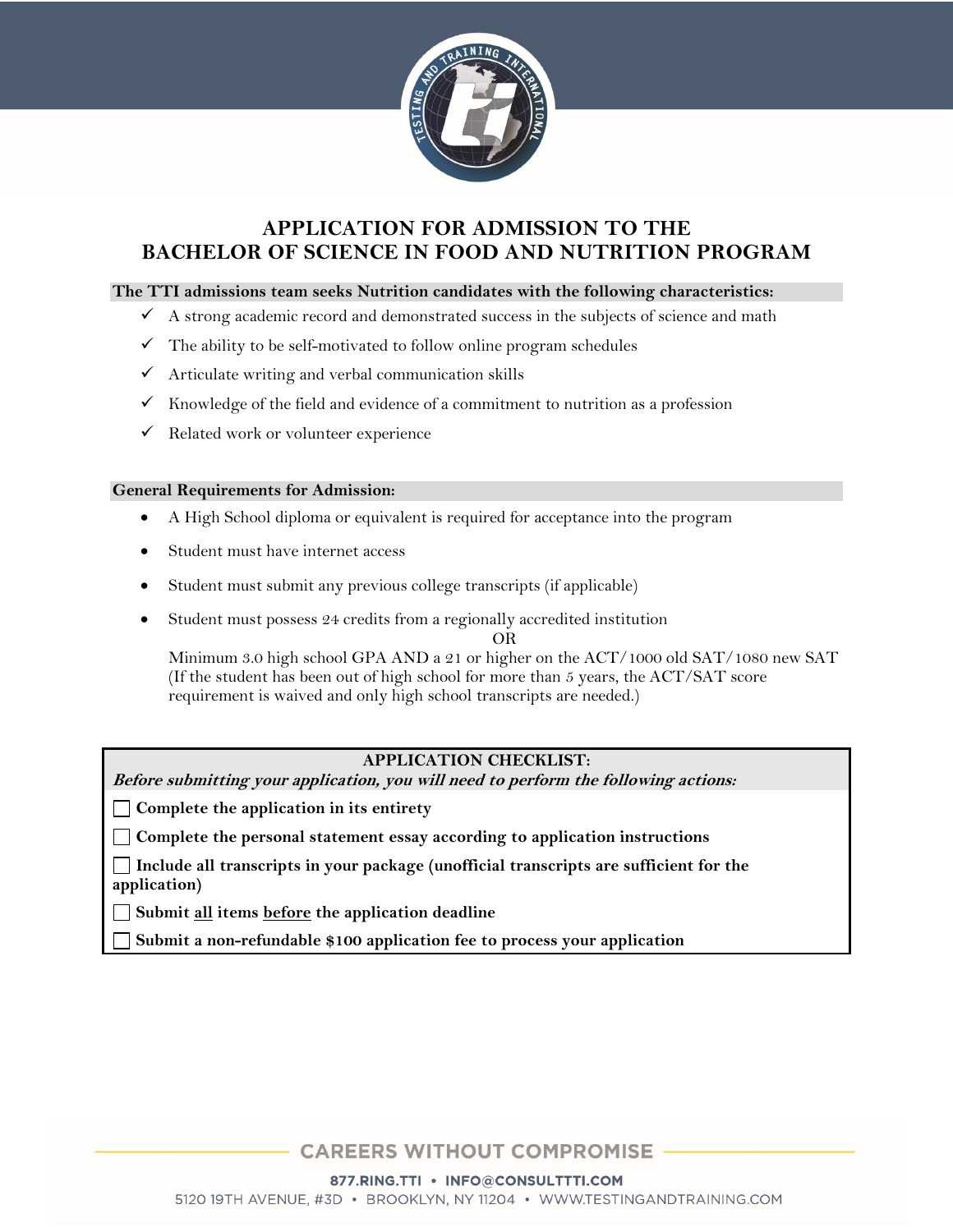

# **APPLICATION FOR ADMISSION TO THE BACHELOR OF SCIENCE IN FOOD AND NUTRITION PROGRAM**

## **Application Instructions:**

*Please complete the entire application. An incomplete application may not be considered for review.* 

| Part 1: GENERAL INFORMATION                    |                                                                     |  |  |
|------------------------------------------------|---------------------------------------------------------------------|--|--|
| <b>Full LEGAL Name:</b>                        | Citizenship Status (Check One)/SS#:                                 |  |  |
|                                                | U.S. Citizen Last 4 digits of SS#:<br><b>Other Status</b> Describe: |  |  |
| Date of Birth:                                 | <b>Email Address:</b>                                               |  |  |
|                                                |                                                                     |  |  |
| <b>Street Address:</b>                         | City, State, Zip Code:                                              |  |  |
|                                                |                                                                     |  |  |
| Home Contact #:                                | Cell Phone #:                                                       |  |  |
|                                                |                                                                     |  |  |
| Have you taken the SATs?                       | Are you applying for financial aid?                                 |  |  |
| □ Yes (total score <u>section</u> math section | $\mathbf{Yes}$                                                      |  |  |
| score )<br>No                                  | No                                                                  |  |  |

| Part 2: EDUCATION EXPERIENCE:<br>Please list all high schools, seminaries, and previous colleges attended. For credits earned in<br>high school or through an Israel Option, please state the name of the partner college as well. |            |                   |                         |                    |            |  |
|------------------------------------------------------------------------------------------------------------------------------------------------------------------------------------------------------------------------------------|------------|-------------------|-------------------------|--------------------|------------|--|
| <b>Full Name of</b><br>Educational<br>Institution                                                                                                                                                                                  | City/State | Years<br>Attended | <b>Credits Received</b> | Degree/<br>Diploma | <b>GPA</b> |  |
|                                                                                                                                                                                                                                    |            |                   |                         |                    |            |  |
|                                                                                                                                                                                                                                    |            |                   |                         |                    |            |  |
|                                                                                                                                                                                                                                    |            |                   |                         |                    |            |  |

**CAREERS WITHOUT COMPROMISE** 

877.RING.TTI · INFO@CONSULTTTI.COM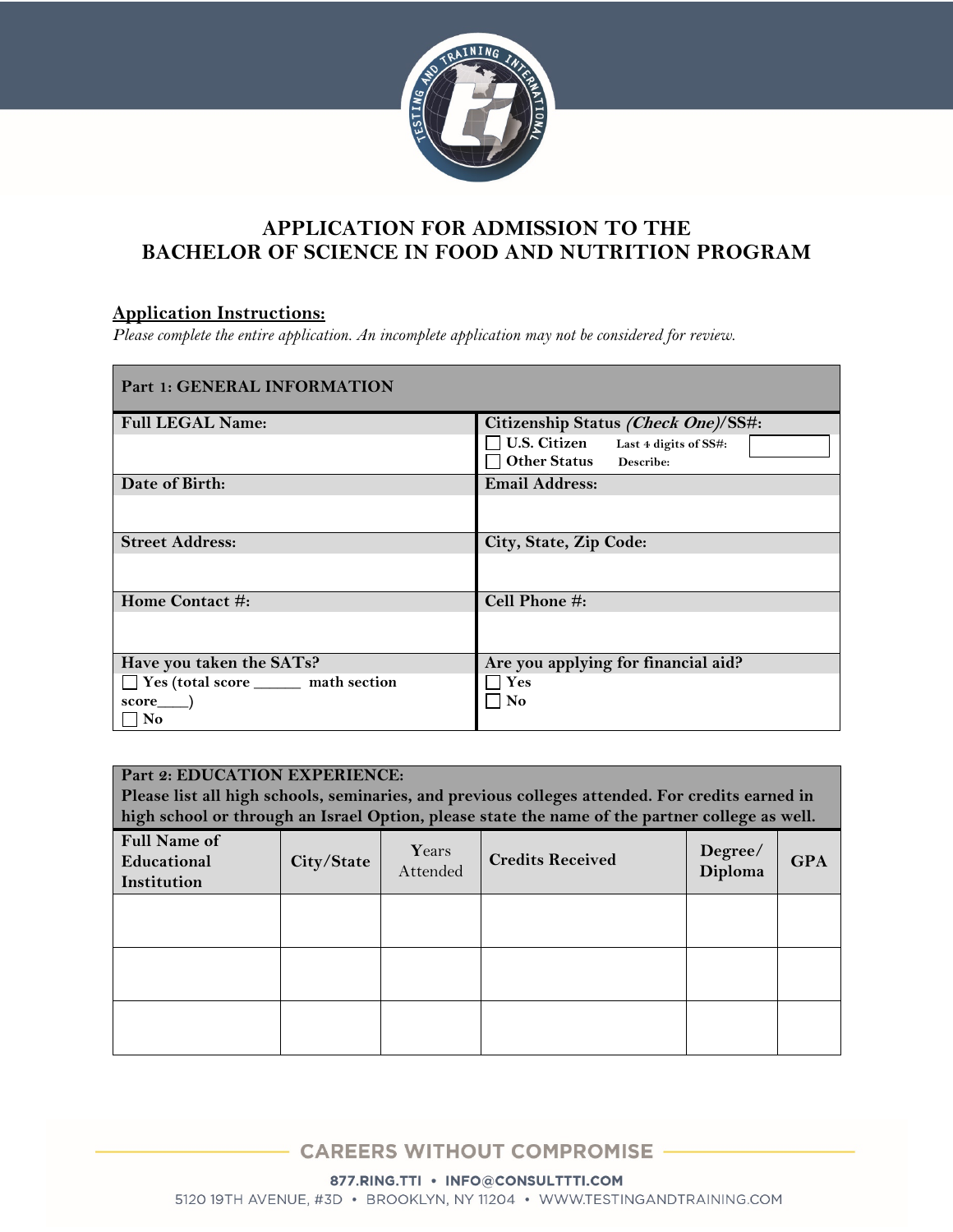

# **APPLICATION FOR ADMISSION TO THE BACHELOR OF SCIENCE IN FOOD AND NUTRITION PROGRAM**

**Part 3: Personal Statement**

**Your essay should answer the following questions:**

**Why do you want to enter the dietetics profession? What are some experiences that have helped to prepare you for your career? What are your career interests and goals? Which area(s) of nutrition do you anticipate pursuing?**

**Please using the following format for your responses:**

- **1. Please use a separate sheet(s) of paper.**
- **2. Responses must be prepared in essay format, approximately 250-650 words in length.**
- **3. Responses must be typed and double spaced (A 12-point font is recommended).**
- **4. The essay you submit must consist solely of your own origin work.**

| Part 4: APPLICATION FEE                                                                 |                         |  |  |
|-----------------------------------------------------------------------------------------|-------------------------|--|--|
| A non-refundable \$100 application fee is required with submission of this application. |                         |  |  |
| Method of Payment (Check One):                                                          |                         |  |  |
| Personal Check (Included in submission package. Checks are payable to TTI.)             |                         |  |  |
| Credit Card - Information completed below                                               |                         |  |  |
|                                                                                         |                         |  |  |
| Credit Card Type (Check One):                                                           | <b>Cardholder Name:</b> |  |  |
| <b>VISA</b><br><b>American Express</b>                                                  |                         |  |  |
| <b>MasterCard</b><br><b>Discover</b>                                                    |                         |  |  |
| <b>Card Number:</b>                                                                     | <b>Expiration Date:</b> |  |  |
|                                                                                         |                         |  |  |
|                                                                                         |                         |  |  |
| <b>Security Code (CVV2):</b>                                                            | <b>Billing Address:</b> |  |  |
|                                                                                         |                         |  |  |
|                                                                                         |                         |  |  |

**CAREERS WITHOUT COMPROMISE** 

877.RING.TTI · INFO@CONSULTTTI.COM